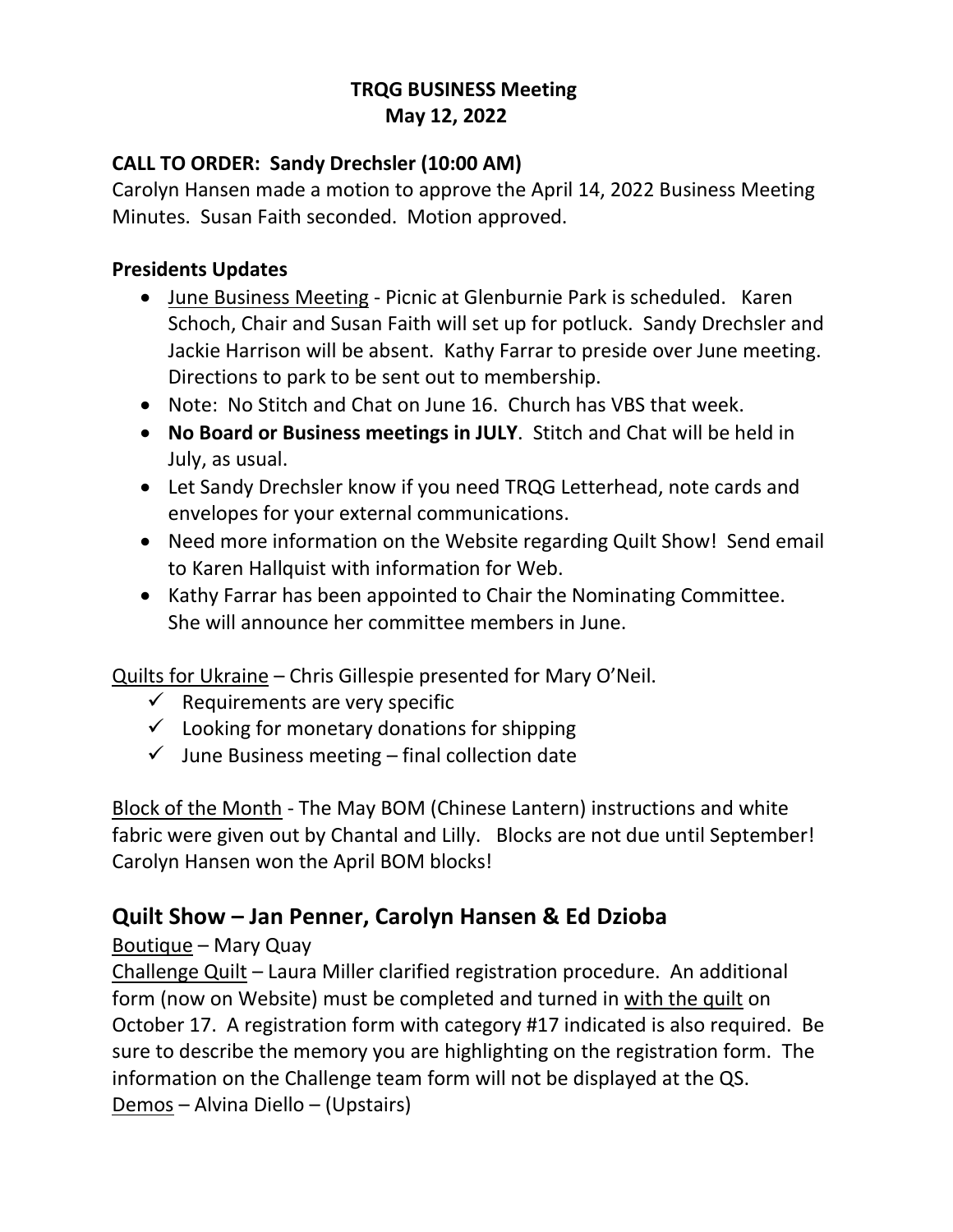Twice Around Treasurers – Chris Youngs

Community Quilts – Ed Dzioba

Facilities – Vickie Shetter – 5 slides revolving

Front Desk – Pat Phillips

Hospitality – Kathy Farrar

Judging – Lynn Peck-Collins -

Memorials – Cathy Cox

Prize Ribbons – Mary Daugherty is having a meeting of her team on June 2. Program – Sandy Drechsler and Paula Gramley – Let Sandy know of anyone who wants to put an Ad in the Program.

Publicity – Ed Dzioba

Quilt Hanging/Takedown –

Quilts Receiving – Kay Amend

Quilts Returned –

Quilts for Sale – Karen Hallquist – Form on Web

Registration – LuAnne Tridico – by Sept 8

Raffle Quilt Sales – Evelyn Bernhardt reported that things were going well. More than \$2700 has been collected so far. Evelyn did a demo (last month) on the process of hanging the quilt, then taking it down. *If anyone missed the demo, there is an email video that can be sent upon request.*

Treasurer – Jackie Harrison

Twice Around Treasurers -Chris Youngs – Busy receiving items.

Ultimate Raffle – Holly Pace – Gail Dorman showed a Yarn Basket – C Gillespie Laura showed items she is collecting for a Welcome Basket/pineapple theme. Vendors – Kathy Farrar – 7 confirmed

Volunteer Show Workers – Cathy Cox has the signup sheets available.

# **Officer Reports**

Vice President – Holly Pace not present

Treasurer – Jackie Harrison gave an up-to-date financial report.

Financial data has been transferred to Excel now. Jackie has made and delivered numerous "kitty pillows" to local Pet Clinics. Thank you to Jackie!

Secretary – Laura Miller – no report

**Committee Reports**: (All reports in Newsletter)

# Charity Quilts

- o Children Lorraine Wocel
- o Military Mary Daugherty/Jeanne Batten
- o Nursing Home Jan Penner